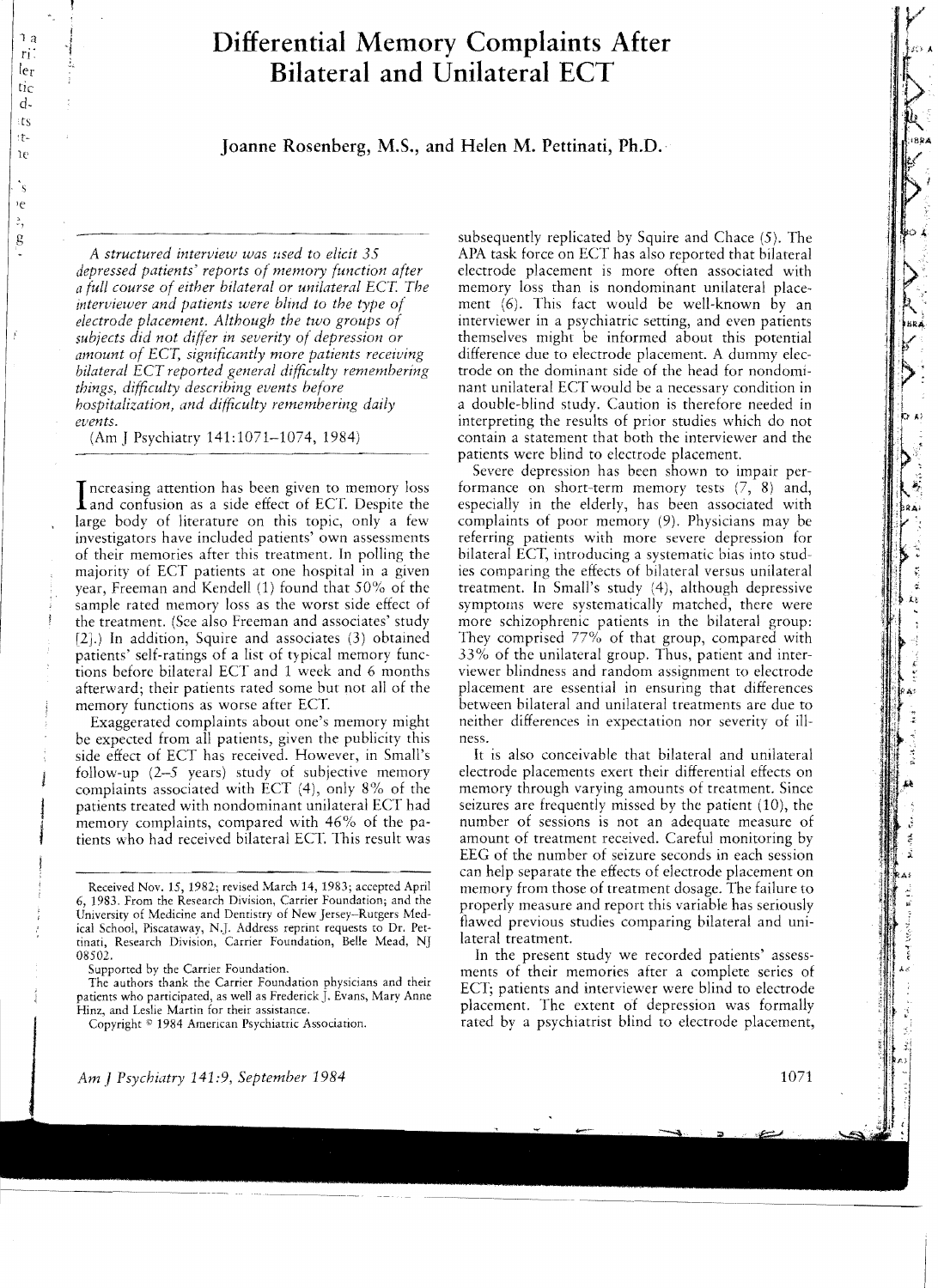and the amount of seizure activity during treatment was monitored by EEG. The purpose of the study was to determine the nature of memory complaints, if any, after a course of ECT in depressed patients and to determine if memory complaints were related to site of electrode placement.

## METHOD

Subjects were 35 inpatients (24 women and 11 men) at a private psychiatric hospital (the Carrier Foundation) who had been diagnosed as having major affective disorder (34 patients) or schizoaffective disorder (one patient) according to *DSM-Ill* criteria. This study was initiated during an ongoing larger study that assessed the effect of dexamethasone on ECT-induced memory loss (11, 12); these patients were the last 35 from the larger study. Once patients were referred for ECT and had signed informed consent forms to participate in the research study, they were randomly assigned to one of four groups with regard to both electrode placement and drug/placebo conditions. There was a restriction in the larger study that the four groups be equal in size. There were no statistical differences between drug and placebo groups for the data that will be presented in this paper. Thus, for clarity we combined drug and placebo patients in the bilateral and unilateral groups. By chance, 21 of the 35 patients had been assigned to bilateral and 14 to nondominant unilateral ECT. The ratio of women to men was similar in both groups.

ECT was administered three times weeklv with bipolar brief pulse stimuli with a constant current of 800 mA. Dominance was determined according to a shortened version of the Harris Tests of Lateral Dominance (13), and all unilateral treatments were delivered to the nondominant side of the head. Three leads, one attached to a dummy electrode, were used for both types of treatment to ensure patient blindness to assigned group. All seizures were monitored with simultaneous EEG recordings. If a single stimulus resulted in less than 25 seconds of seizure activity—the treatment length recommended by the APA task force  $(6)$ —the stimulus was repeated at higher settings so that seizure seconds for the session totaled at least 25.

As reported elsewhere (11, 12), cognitive tests, selfrating scales, and psychiatrist evaluations of depression and psychopathology were completed according to a fixed schedule throughout the treatment series.

Within approximately a week of confirmation that a patient had received the last ECT in a series, he or she was interviewed by an experimenter (J.R.) who was also blind to the type of electrode placement. The interview questions were designed to appear as a general evaluation of the ECT so as not to particularly elicit compliance in reporting of memory difficulties. For example, improvements in memory and mood were also discussed.

After this interview the patient's attending physi-

cian, who was not blind to electrode placement,  $w_{as}$ questioned about the patient's progress in treatment and memory function. The attending physician's eval. uation was obtained in this way for  $32$  of the  $35$ patients who had been interviewed.

# RESULTS

Patients given bilateral and unilateral ECT did not differ with regard to age (mean age for sample= $53.1$ ) years; range,  $22-78$ ), IQ (mean  $[\pm SD]$  Kent  $[14]$  $IO=20.82±5.48$ ), or time elapsed between the  $l_{\text{ast}}$ treatment and the interview (mean *[±SD]=5.S±4.2*  days).

By the end of the treatment all patients showed a significant improvement on the Hamilton Rating Scale for Depression (15), which was completed by a psychi. atrist blind to electrode placement (mean[ $\pm$ SD] pretreatment score for the sample=22.1  $\pm$ 7.7, mean posttreatment  $score=6.8 \pm 7.4$ ;  $t=7.5$ ,  $df=31$ ,  $p<.001$ ). The mean pretreatment Hamilton scores for the bilateral and unilateral groups were not significantly different (bilateral group=22.8 $\pm$ 5.3, unilateral group  $=19.7\pm10.1$ ; t= 1.17, df=33, n.s.), nor were the mean posttreatment scores (bilateral group=7.7±8.3, unilateral group= $5.0 \pm 5.7$ ;  $t= 1.03$ , df=32, n.s.). The change between mean pretreatment and posttreatment Hamilton scores for the bilateral  $(15.2 \pm 11.7)$  and unilateral  $(15.2 \pm 12.2)$  groups was identical.

The mean number of treatment sessions for the bilateral and unilateral patients  $(8.9 \pm 3.4)$  and 7.9 $\pm$ 1.6) was not significantly different (t=1.05,  $df=33$ , n.s.). Total mean seizure time for the bilateral and unilateral patients  $(324.4 \pm 128.5 \text{ and } 263.5 \pm 69.4 \text{)}$ seconds) did not differ statistically  $(t=1.62, dt=33,$ n.s.).

Patients' responses to the interview questions are shown in table 1. Probabilities were obtained with a two-tailed Fisher exact test. Percents are based only on the number of patients who answered a particular question.

Although slightly more bilateral than unilateral patients felt that the treatments had helped them, this difference did not reach statistical significance  $(p=.10)$ . However, differences between the two groups in complaints of poor memory were apparent. Significantly more bilateral than unilateral patients described general difficulty remembering things, difficulty describing events before hospitalization, and difficulty remembering daily events. Although the number of days elapsed between the last cognitive testing session and the actual interview was equivalent in both groups  $(t=.90, df=30, n.s.),$  significantly more bilateral than unilateral patients were unable to remember these sessions, which took place several times during the ECT series. This determination was made by unobtrusively asking the patients about the sessions. Despite the fact that bilateral patients had more specific memory complaints, the two groups did not differ signifi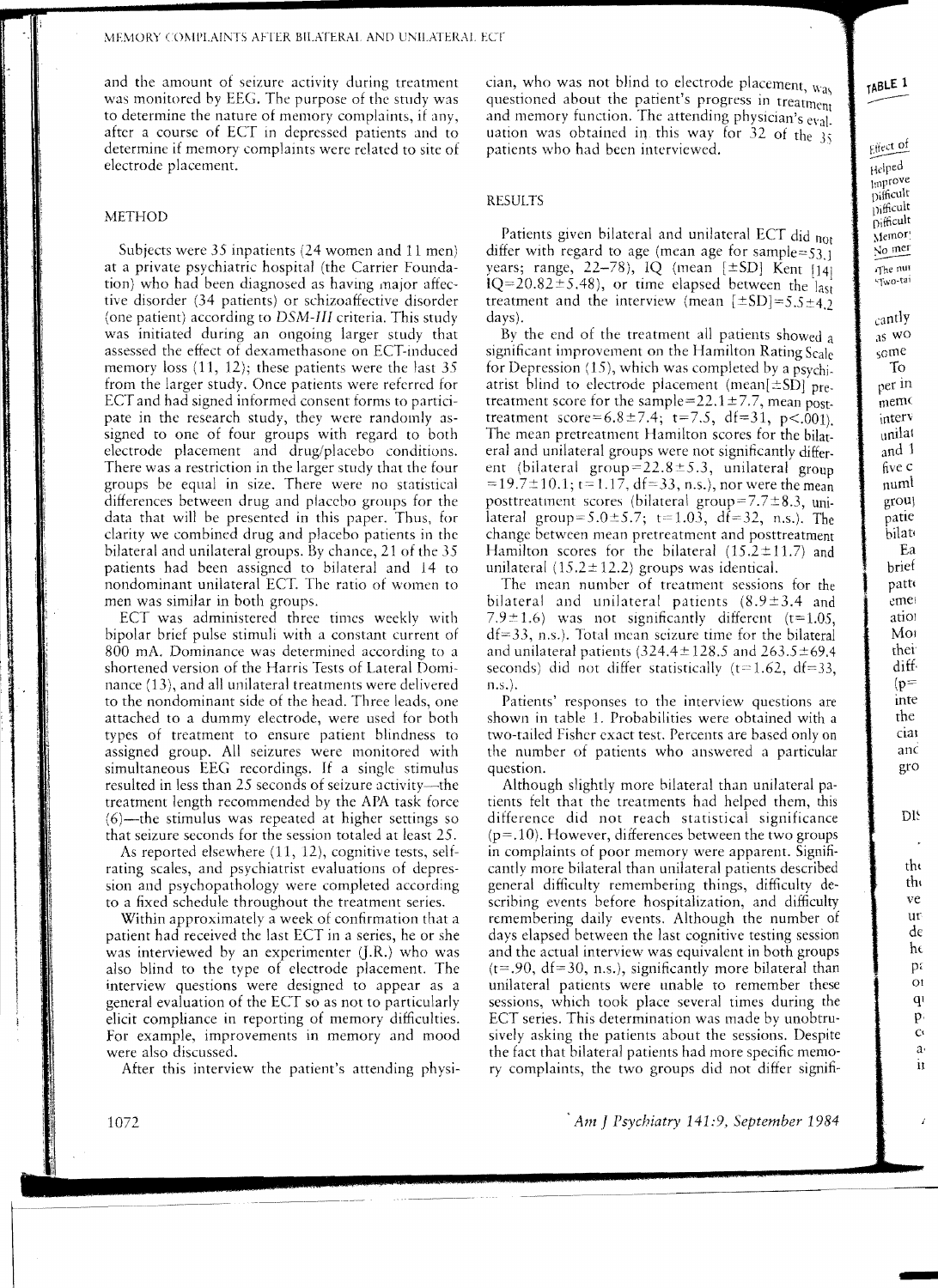|  |  |  | <sub>14</sub> BLE 1.Frequency of Memory Complaints in 35 Depressed Patients After Bilateral or Unilateral ECT |  |  |  |  |  |  |  |
|--|--|--|---------------------------------------------------------------------------------------------------------------|--|--|--|--|--|--|--|
|--|--|--|---------------------------------------------------------------------------------------------------------------|--|--|--|--|--|--|--|

|                                               | Bilateral $(N=21)$               |  |                   | Unilateral $(N=14)$              |   |               |
|-----------------------------------------------|----------------------------------|--|-------------------|----------------------------------|---|---------------|
| Fifect of Treatment                           | Available<br>Sample <sup>a</sup> |  | $\gamma_{\alpha}$ | Available<br>Sample <sup>3</sup> |   | Significanceb |
| Helped                                        |                                  |  | 100               | ! 4                              | Ю | n.s.          |
| <sub>inproved</sub> remembering               |                                  |  |                   | 14                               |   | n.s.          |
| pifficulty remembering                        |                                  |  | 62                | 14                               |   | $p = 0.002$   |
| Difficulty describing events before admission |                                  |  | 62                | 14                               |   | $p = .02$     |
| pifficulty remembering daily events           |                                  |  |                   |                                  |   | $p = .05$     |
| Memory worse since admission                  | I٥                               |  |                   |                                  |   | n.s.          |
| No memory for testing sessions                |                                  |  |                   |                                  |   | $p = .01$     |

The numbet of patients on which the percent is based. Missing data represent responses of "I don't know" or indirect responses that were not codable. ~1\vo-tailed Fisher exact test,

cantly in the number of patients rating their memories JS worse since admission or in the number reporting some memory improvement.

To determine whether tbere were more complaints rer individual in the bilateral group, we took a tally of memory complaints from the responses to the last fiye interview questions in table 1. Eight bilateral and 14 unilateral patients had 0-1 complaint about memory, and 13 bilateral but no unilateral patients had two to five complaints ( $p=.002$ , Fisher exact test). The largest number of complaints per patient in the unilateral group was only one, whereas over half of the bilateral patients had two or more complaints (p=.002). All bilateral patients had at least one complaint.

Each patient's physician was contacted and asked briefly about the patient's progress and memory. A pattern similar to that seen in the patient reports emerged. The doctors agreed with their patients' evaluations of treatment effectiveness in 93% of the cases. More bilateral than unilateral patients complained to their physicians of memory problems, although this difference did not reach statistical significance  $(p=.10)$ . Only 41% of the 22 patients who had both interviews and who had reported impaired memory to the interviewer made similar complaints to their physicians. In the physicians' opinions, memory problems and confusion were more widespread in tbe bilateral group  $(p=.05)$ .

### DISCUSSION

The overall results of the present study are similar to the findings of Small (4) and are directly comparahle to the results obtained from Freeman and Kendell's survey .(1) of 166 ECT patients (both bilateral and unilateral). Seventy-eight percent of Freeman and Kendell's patients and 87% of ours felt that the treatments helped. Forty-one percent of Freeman and Kendell's patients spontaneously reported difficulties with memory, and an additional 23% reported difficulties when questioned about specific memory problems. Of the patients in the present study, 35% reported memory complaints in response to a general question, and an additional 18% mentioned specific problems as the interview progressed. Thus, 64% of the patients in the

Freeman and Kendell study and 53% of those in the present study had some memory complaint.

Our data also corroborate the finding by Squire and associates  $(16)$  that many of their patients who received bilateral ECT maintained an amnesia for events surrounding their admission to the hospital. Of the bilateral ECT patients in the present study, 62% complained of difficulty descrihing events that occurred just before hospitalization, whereas only 14% of the unilateral patients did so  $(p=.02)$ .

As we mentioned earlier, when the suhjects were questioned unobtrusively, many more bilateral than unilateral patients had no recall of cognitive test sessions that took place at several times during the ECT series. This finding supports similar observations in a smaller sample by Daniel and associates  $(17)$ . When questioned directly after tbe sixth ECT treatment, none of their bilateral but 78% of their unilateral patients claimed to remember heing read a short story before that treatment. In a second study, a more objective determination was made 24 hours after the fifth ECT treatment. Significantly more bilateral than unilateral patients had no memory for a test session that took place one-half hour hefore the fifth ECT treatment (IX).

In the present study there were more memory complaints after ECT by depressed patients who had received bilateral than by those who had received unilateral (randomly assigned) electrode placement. This supports previous findings that bilateral ECT is associated with more deficits in memory performance than is unilateral ECT. Most of the bilateral patients in this study had more than one type of memory complaint, whereas very few unilateral patients had even one such complaint. The m0st common complaint was of a failure to remember events that occurred just before admission. Physicians typically corroborated the patients' reports of poor memory, although tbe problems were often understated by the patients to their physicians.

Levels of depression before and after treatment were equivalent in the bilateral and unilateral groups, as were the number and length of ECT treatments. Furthermore, the strict blindness to electrode placement of both the interviewer and the patients prevented expectations of greater memory loss with bilateral treatment